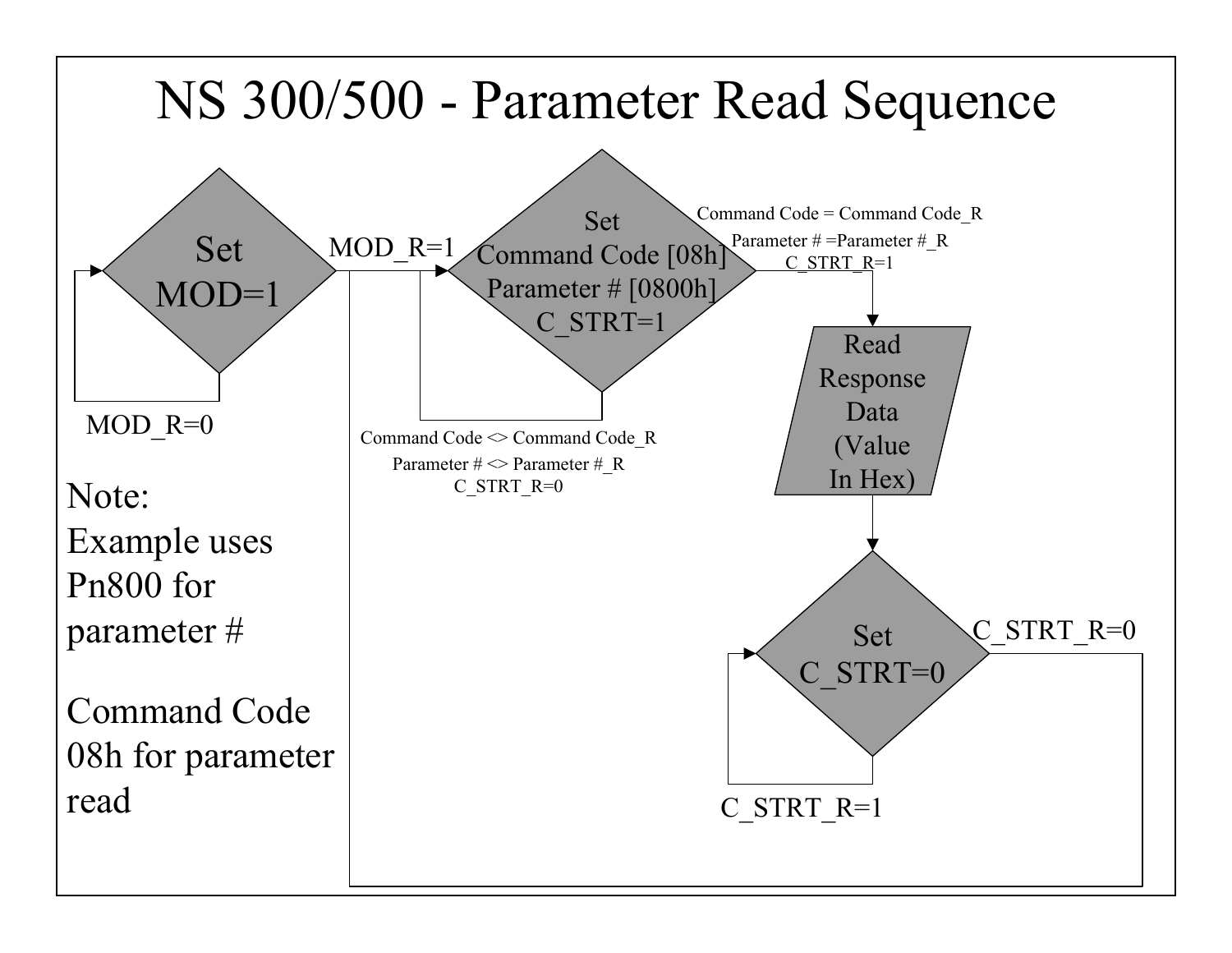## NS 300/500 - Parameter Write Sequence



Note: After last parameter is set a "Reset Module" [Command Code  $= 1110$ ] is required to commit the changes.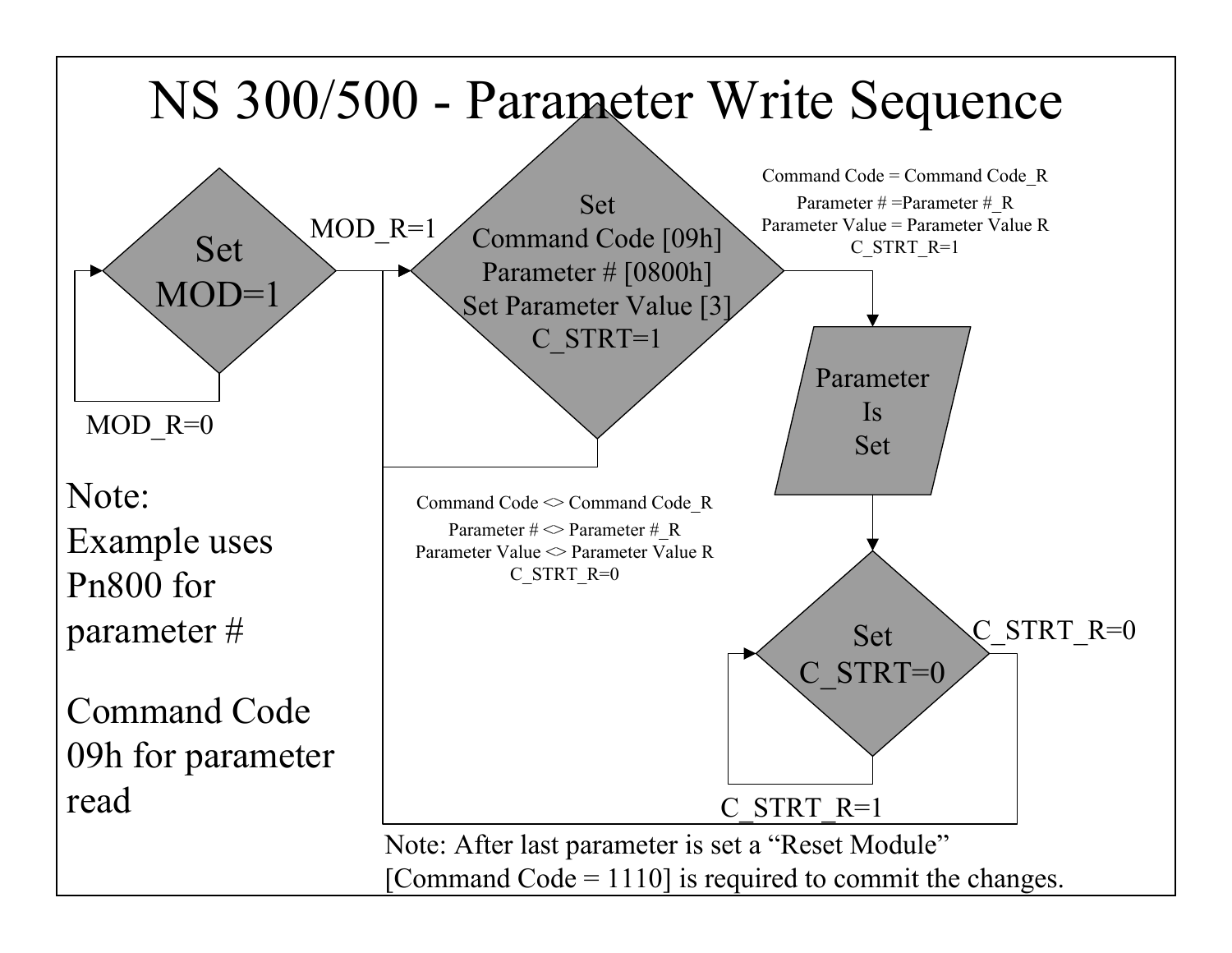## Parameter set/read Command Data

| Parameter set/read Command Data |                                                                                              |                |              |             |                     |       |             |               |  |  |  |  |
|---------------------------------|----------------------------------------------------------------------------------------------|----------------|--------------|-------------|---------------------|-------|-------------|---------------|--|--|--|--|
| <b>Byte</b>                     | Bit 7                                                                                        | Bit 6          | Bit 5        | Bit 4       | Bit 3               | Bit 2 | Bit 1       | <b>Bit 0</b>  |  |  |  |  |
| 0                               | $1 = MOD$                                                                                    | $\bf{0}$       | <b>ALRST</b> | <b>ESTP</b> | 0                   | O     | <b>SVON</b> | <b>C_STRT</b> |  |  |  |  |
| 1                               |                                                                                              | $\overline{0}$ |              |             | <b>Command Code</b> |       |             |               |  |  |  |  |
| $\overline{2}$                  | <b>Parameter Number</b>                                                                      |                |              |             |                     |       |             |               |  |  |  |  |
| 3                               | (Set/Read Mode this is $=$ Parameter Number in Hex)                                          |                |              |             |                     |       |             |               |  |  |  |  |
| 4                               | <b>Parameter Data</b>                                                                        |                |              |             |                     |       |             |               |  |  |  |  |
| 5                               |                                                                                              |                |              |             |                     |       |             |               |  |  |  |  |
| 6                               | (Set Mode, this is the value that you wish to set the parameter to)<br>(Read Mode, not used) |                |              |             |                     |       |             |               |  |  |  |  |
| 7                               |                                                                                              |                |              |             |                     |       |             |               |  |  |  |  |